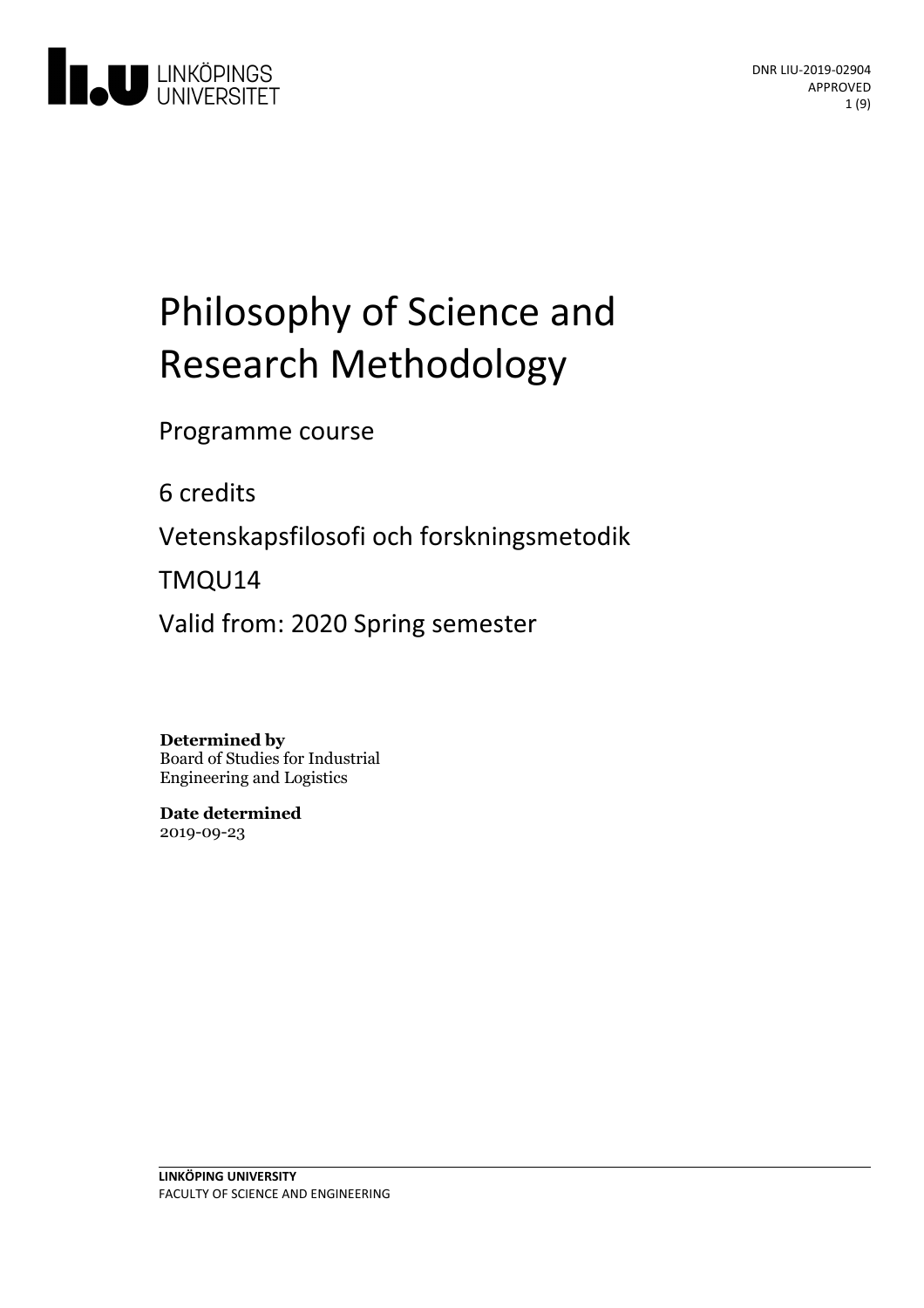# Main field of study

Industrial Engineering and Management

Course level

Second cycle

### Advancement level

A1X

### Course offered for

- Master's Programme in Industrial Engineering and Management
- Mechanical Engineering, M Sc in Engineering

### Entry requirements

Note: Admission requirements for non-programme students usually also include admission requirements for the programme and threshold requirements for progression within the programme, or corresponding.

### Prerequisites

Admission requirements for Master programme.

# Intended learning outcomes

The course will provide the students with a foundation in philosophy of science and research methodology before their master thesis work. After completing the course, the student shall be able to:

- Search for articles in scientific databases
- Handle references and quotes in a correct manner
- Assess and discuss ethical questions in research
- Use central terms for discussing the scientific quality of research
- Assess the relevance of different research methods for different types of research
- Assess the quality of scientific articles within the area relevant for the student
- Write a scientific report

### Course content

Literature search, classification of research methods, case study methodology, survey methodology, mathematical modeling, simulation, scientific writing, referencing technique, philosophy of science, validity, reliability,

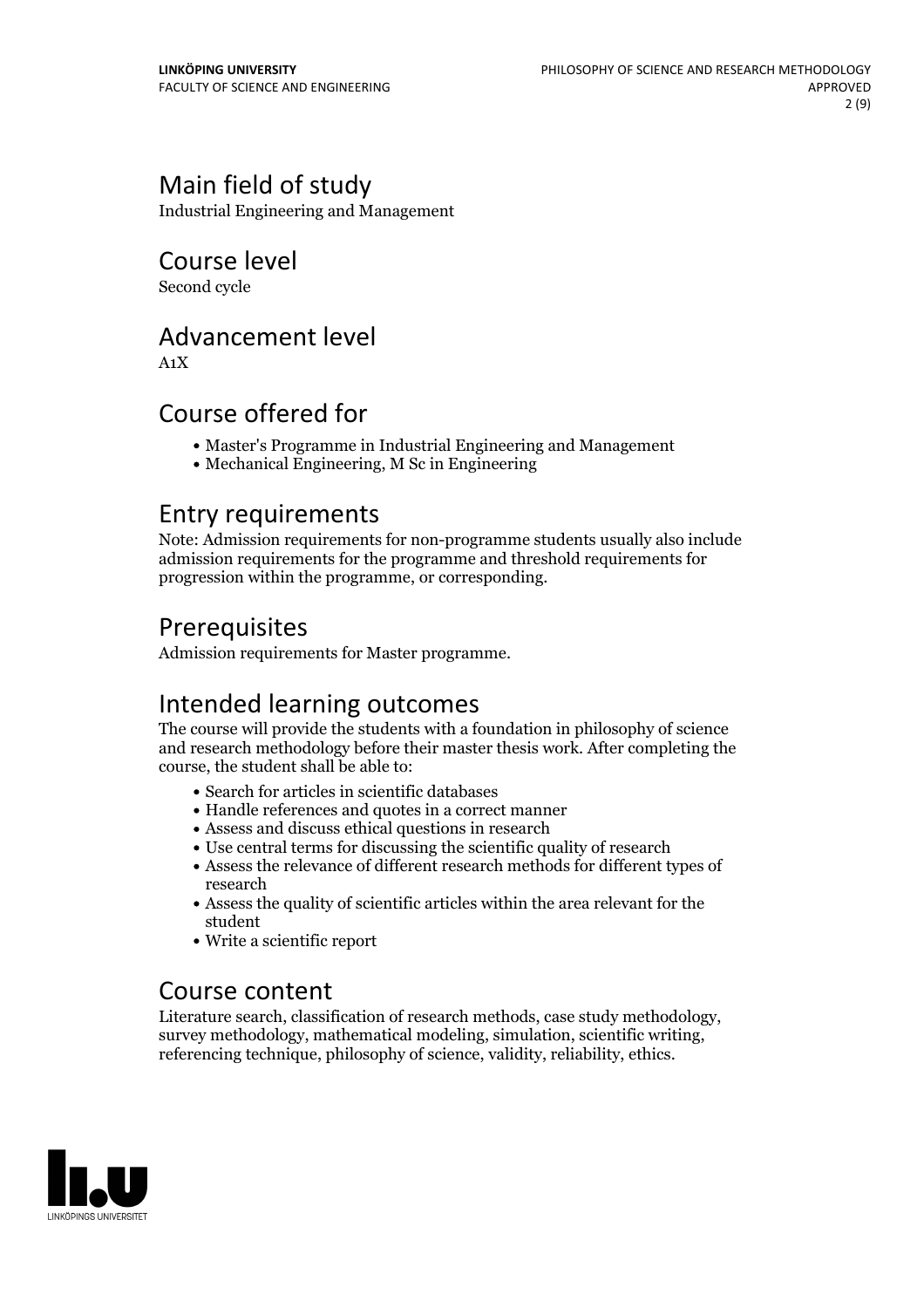# Teaching and working methods

The course is based on lectures and seminars.

### Examination

|                                             | UPG1 Active participation in seminars | 2 credits U.G |  |
|---------------------------------------------|---------------------------------------|---------------|--|
|                                             | UPG2 Written assignments              | 4 credits U.G |  |
| The final grade in the course is Pass/Fail. |                                       |               |  |

### Grades

Two grade scale, older version, U, G

# Other information

#### **About teaching and examination language**

The teaching language is presented in the Overview tab for each course. The examination language relates to the teaching language as follows:

- If teaching language is Swedish, the course as a whole or in large parts, is taught in Swedish. Please note that although teaching language is Swedish, parts of the course could be given in English. Examination language is
- Swedish.<br>• If teaching language is Swedish/English, the course as a whole will be taught in English if students without prior knowledge of the Swedish language participate. Examination language is Swedish or English
- $\bullet$  If teaching language is English, the course as a whole is taught in English. Examination language is English.

#### **Other**

The course is conducted in a manner where both men's and women's

The planning and implementation of a course should correspond to the course should correspond to the course should correspond to the course should correspond to the course should correspond to the course of the course of t syllabus. The course evaluation should therefore be conducted with the course syllabus as a starting point.

# Department

Institutionen för ekonomisk och industriell utveckling

# Director of Studies or equivalent

Mårten Fristedt

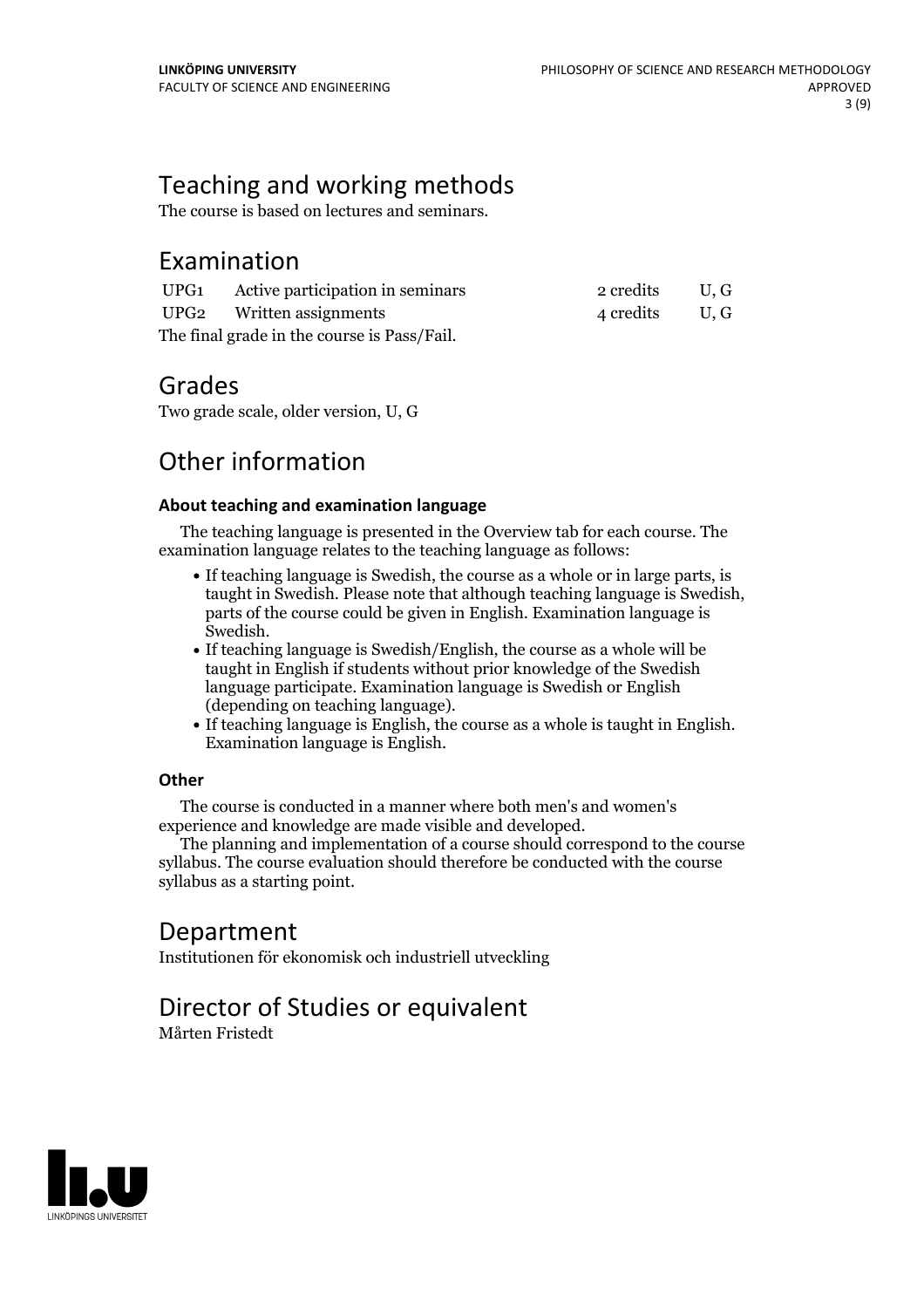# Examiner

Martina Berglund

# Education components

Preliminary scheduled hours: 48 h Recommended self-study hours: 112 h

# Course literature

### **Articles**

Selected papers will be available on the course website.

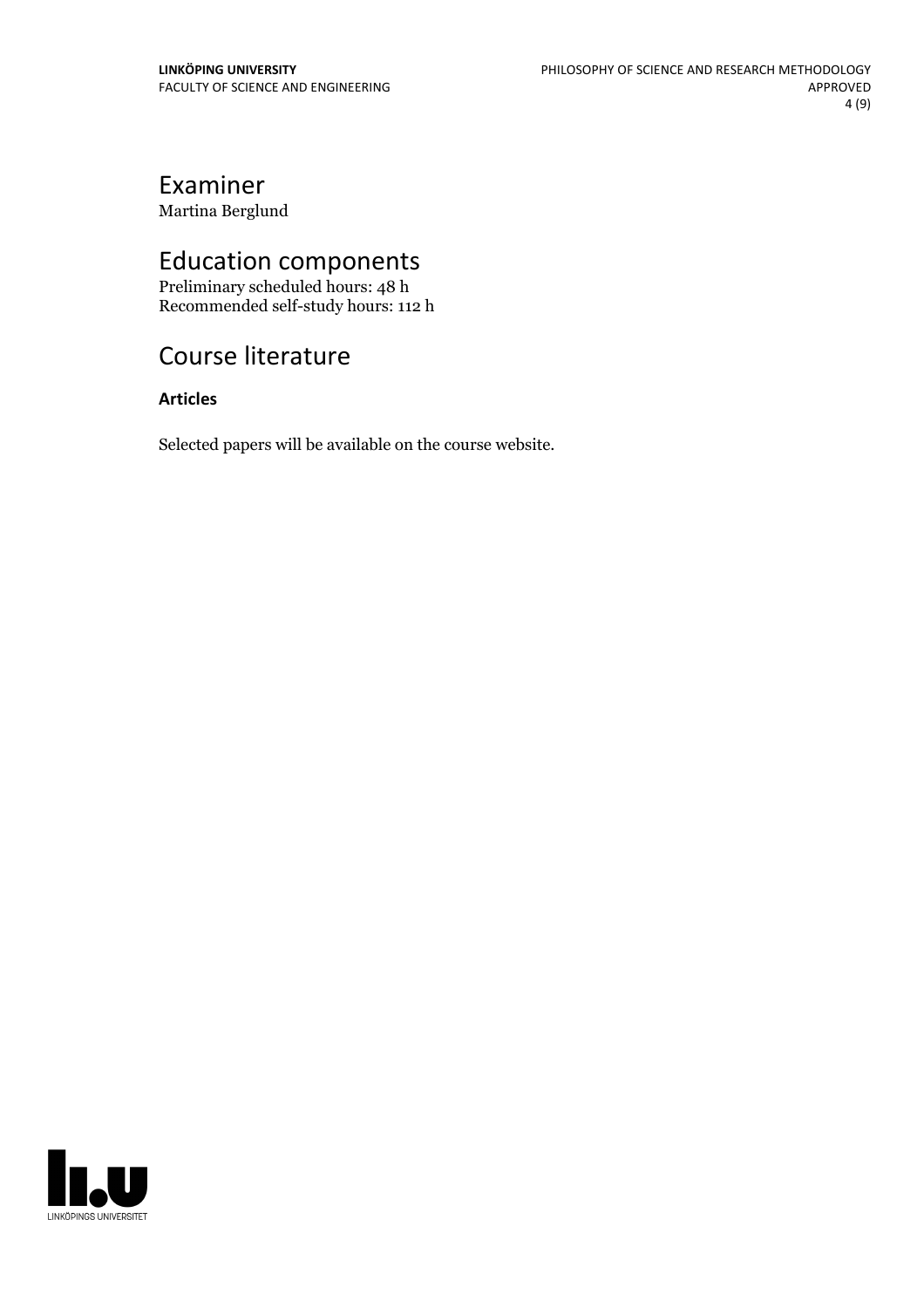# **Common rules**

#### **Course syllabus**

A syllabus must be established for each course. The syllabus specifies the aim and contents of the course, and the prior knowledge that a student must have in order to be able to benefit from the course.

### **Timetabling**

Courses are timetabled after a decision has been made for this course concerning its assignment to a timetable module.

#### **Interrupting a course**

The vice-chancellor's decision concerning regulations for registration, deregistration and reporting results (Dnr LiU-2015-01241) states that interruptions in study are to be recorded in Ladok. Thus, all students who do not participate in a course for which they have registered must record the interruption, such that the registration on the course can be removed. Deregistration from <sup>a</sup> course is carried outusing <sup>a</sup> web-based form: https://www.lith.liu.se/for-studenter/kurskomplettering?l=en.

### **Cancelled courses**

Courses with few participants (fewer than 10) may be cancelled or organised in a manner that differs from that stated in the course syllabus. The Dean is to deliberate and decide whether a course is to be cancelled or changed from the course syllabus.

### **Guidelines relatingto examinations and examiners**

For details, see Guidelines for education and examination for first-cycle and second-cycle education at Linköping University, http://styrdokument.liu.se/Regelsamling/VisaBeslut/917592.

An examiner must be employed as a teacher at LiU according to the LiU Regulations for Appointments

(https://styrdokument.liu.se/Regelsamling/VisaBeslut/622784). For courses in second-cycle, the following teachers can be appointed as examiner: Professor (including Adjunct and Visiting Professor), Associate Professor (including Adjunct), Senior Lecturer (including Adjunct and Visiting Senior Lecturer), Research Fellow, or Postdoc. For courses in first-cycle, Assistant Lecturer (including Adjunct and Visiting Assistant Lecturer) can also be appointed as examiner in addition to those listed for second-cycle courses. In exceptional cases, a Part-time Lecturer can also be appointed as an examiner at both first- and second cycle, see Delegation of authority for the Board of Faculty of Science and Engineering.

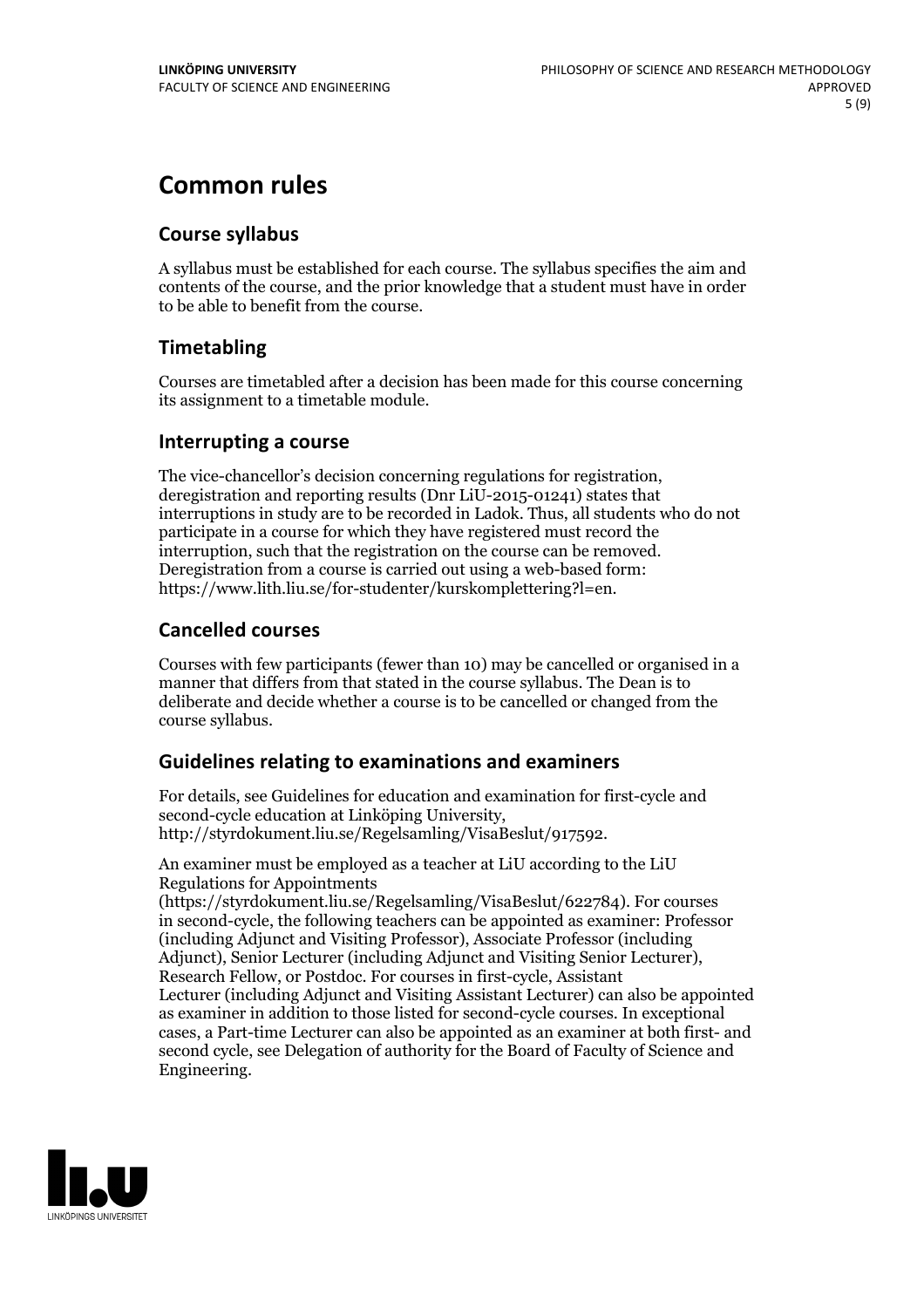### **Forms of examination**

#### **Examination**

Written and oral examinations are held at least three times a year: once immediately after the end of the course, once in August, and once (usually) in one of the re-examination periods. Examinations held at other times are to follow a decision of the board of studies.

Principles for examination scheduling for courses that follow the study periods:

- courses given in VT1 are examined for the first time in March, with re-examination in June and August
- courses given in VT2 are examined for the first time in May, with re-examination in August and October
- courses given in HT1 are examined for the first time in October, with re-examination in January and August
- courses given in HT2 are examined for the first time in January, with re-examination in March and in August.

The examination schedule is based on the structure of timetable modules, but there may be deviations from this, mainly in the case of courses that are studied and examined for several programmes and in lower grades (i.e. 1 and 2).

Examinations for courses that the board of studies has decided are to be held in alternate years are held three times during the school year in which the course is given according to the principles stated above.

Examinations for courses that are cancelled orrescheduled such that they are not given in one or several years are held three times during the year that immediately follows the course, with examination scheduling that corresponds to the scheduling that was in force before the course was cancelled or rescheduled.

When a course is given for the last time, the regular examination and two re-<br>examinations will be offered. Thereafter, examinations are phased out by offering three examinations during the following academic year at the same times as the examinations in any substitute course. If there is no substitute course, three examinations will be offered during re-examination periods during the following academic year. Other examination times are decided by the board of studies. In all cases above, the examination is also offered one more time during the academic year after the following, unless the board of studies decides otherwise.

If a course is given during several periods of the year (for programmes, or on different occasions for different programmes) the board or boards of studies determine together the scheduling and frequency of re-examination occasions.

#### **Registration for examination**

In order to take an examination, a student must register in advance at the Student Portal during the registration period, which opens 30 days before the date of the examination and closes 10 days before it. Candidates are informed of the location of the examination by email, four days in advance. Students who have not

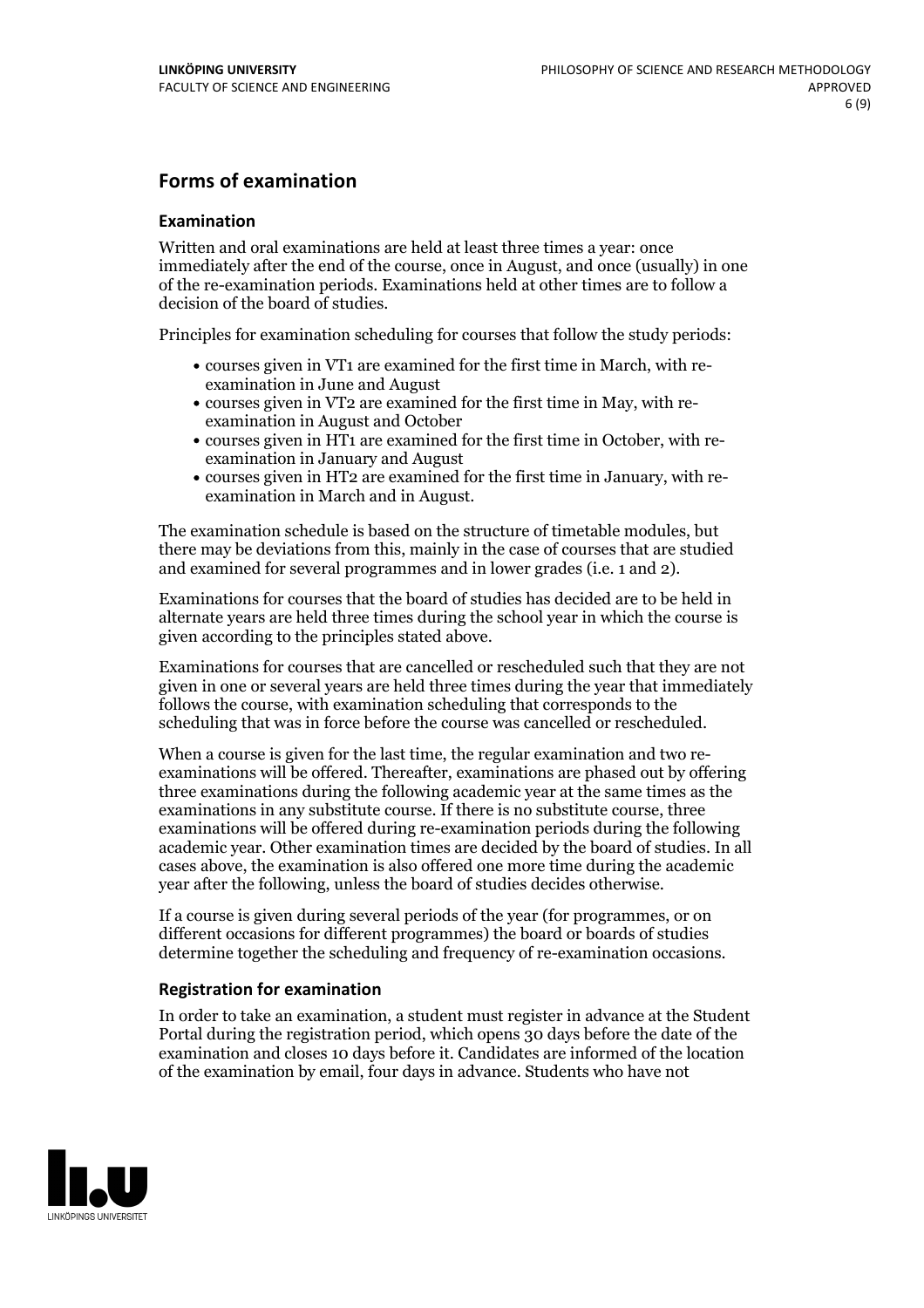registered for an examination run the risk of being refused admittance to the examination, if space is not available.

Symbols used in the examination registration system:

\*\* denotes that the examination is being given for the penultimate time.

\* denotes that the examination is being given for the last time.

#### **Code of conduct for students during examinations**

Details are given in a decision in the university's rule book: http://styrdokument.liu.se/Regelsamling/VisaBeslut/622682.

#### **Retakes for higher grade**

Students at the Institute of Technology at LiU have the right to retake written examinations and computer-based examinations in an attempt to achieve a higher grade. This is valid for all examination components with code "TEN" and "DAT". The same right may not be exercised for other examination components, unless otherwise specified in the course syllabus.

A retake is not possible on courses that are included in an issued degree diploma.

#### **Retakes of other forms of examination**

Regulations concerning retakes of other forms of examination than written examinations and computer-based examinations are given in the LiU guidelines

http://styrdokument.liu.se/Regelsamling/VisaBeslut/917592.

#### **Plagiarism**

For examinations that involve the writing of reports, in cases in which it can be assumed that the student has had access to other sources (such as during project work, writing essays, etc.), the material submitted must be prepared in accordance with principles for acceptable practice when referring to sources (references or quotations for which the source is specified) when the text, images, ideas, data,  $\vec{e}$  etc. of other people are used. It is also to be made clear whether the author has reused his or her own text, images, ideas, data, etc. from previous examinations, such as degree projects, project reports, etc. (this is sometimes known as "self- plagiarism").

A failure to specify such sources may be regarded as attempted deception during examination.

#### **Attempts to cheat**

In the event of <sup>a</sup> suspected attempt by <sup>a</sup> student to cheat during an examination, or when study performance is to be assessed as specified in Chapter <sup>10</sup> of the Higher Education Ordinance, the examiner is to report this to the disciplinary board of the university. Possible consequences for the student are suspension from study and a formal warning. More information is available at https://www.student.liu.se/studenttjanster/lagar-regler-rattigheter?l=en.

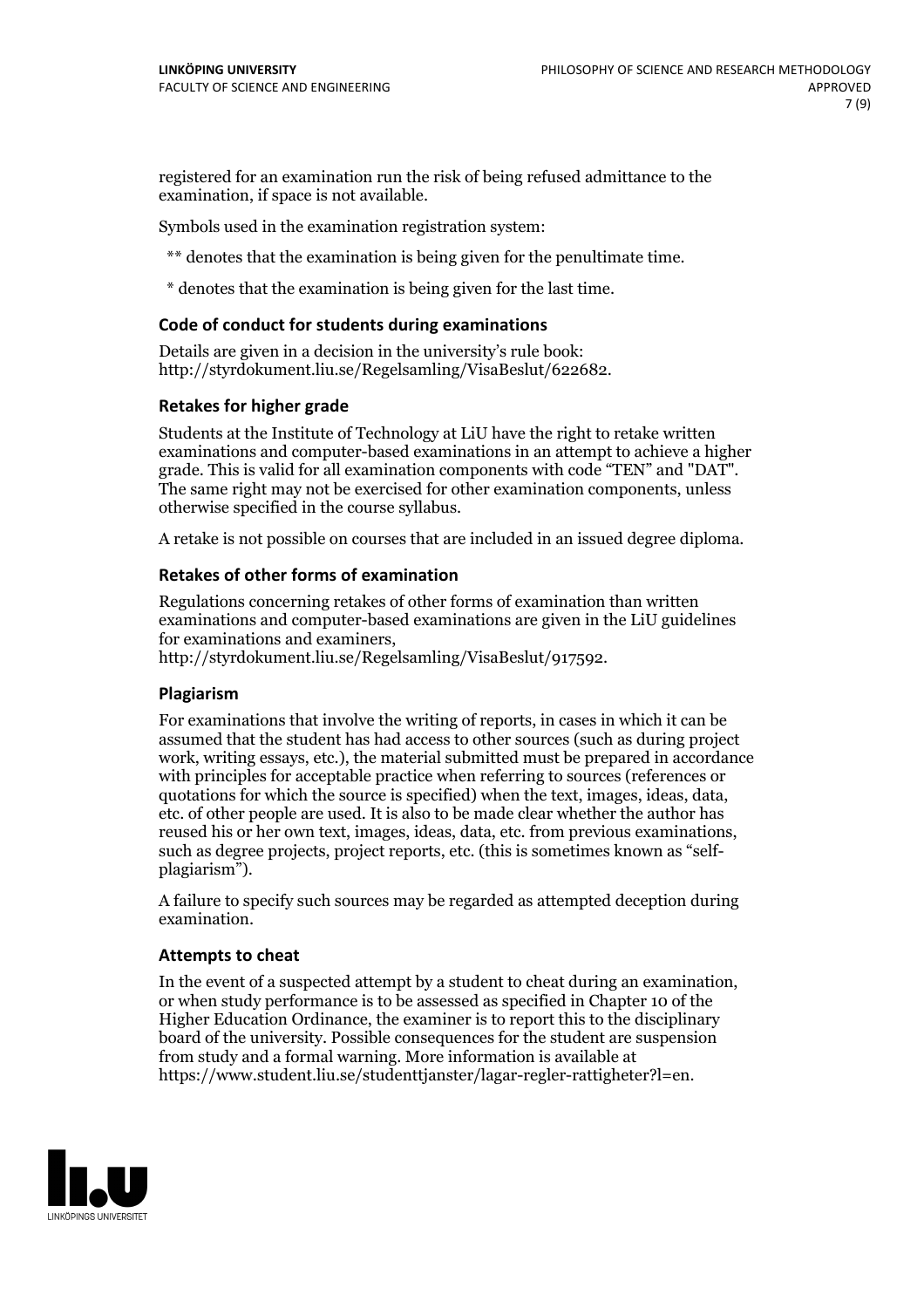#### **Grades**

The grades that are preferably to be used are Fail (U), Pass (3), Pass not without distinction  $(4)$  and Pass with distinction  $(5)$ .

- 1. Grades U, 3, 4, 5 are to be awarded for courses that have written
- examinations. 2. Grades Fail (U) and Pass (G) may be awarded for courses with <sup>a</sup> large degree of practical components such as laboratory work, project work and group work. 3. Grades Fail (U) and Pass (G) are to be used for degree projects and other
- independent work.

#### **Examination components**

- 
- 1. Grades U, 3, 4, <sup>5</sup> are to be awarded for written examinations (TEN). 2. Examination components for which the grades Fail (U) and Pass (G) may be awarded are laboratory work (LAB), project work (PRA), preparatory written examination (KTR), oral examination (MUN), computer-based
- examination (DAT), home assignment (HEM), and assignment (UPG). 3. Students receive grades either Fail (U) or Pass (G) for other examination components in which the examination criteria are satisfied principally through active attendance such as other examination (ANN), tutorial group
- (BAS) or examination item (MOM). 4. Grades Fail (U) and Pass (G) are to be used for the examination components Opposition (OPPO) and Attendance at thesis presentation (AUSK) (i.e. part of the degree project).

For mandatory components, the following applies: If special circumstances prevail, and if it is possible with consideration of the nature of the compulsory component, the examiner may decide to replace the compulsory component with another equivalent component. (In accordance with the LiU Guidelines for education and examination for first-cycle and second-cycle education at Linköping University, http://styrdokument.liu.se/Regelsamling/VisaBeslut/917592).

For written examinations, the following applies: If the LiU coordinator for students with disabilities has granted a student the right to an adapted examination for a written examination in an examination hall, the student has the right to it. If the coordinator has instead recommended for the student an adapted examination or alternative form of examination, the examiner may grant this if the examiner assesses that it is possible, based on consideration of the course objectives. (In accordance with the LiU Guidelines for education and examination for first-cycle and second-cycle education at Linköping University, http://styrdokument.liu.se/Regelsamling/VisaBeslut/917592).

The examination results for a student are reported at the relevant department.

### **Regulations (applyto LiU in its entirety)**

The university is a government agency whose operations are regulated by